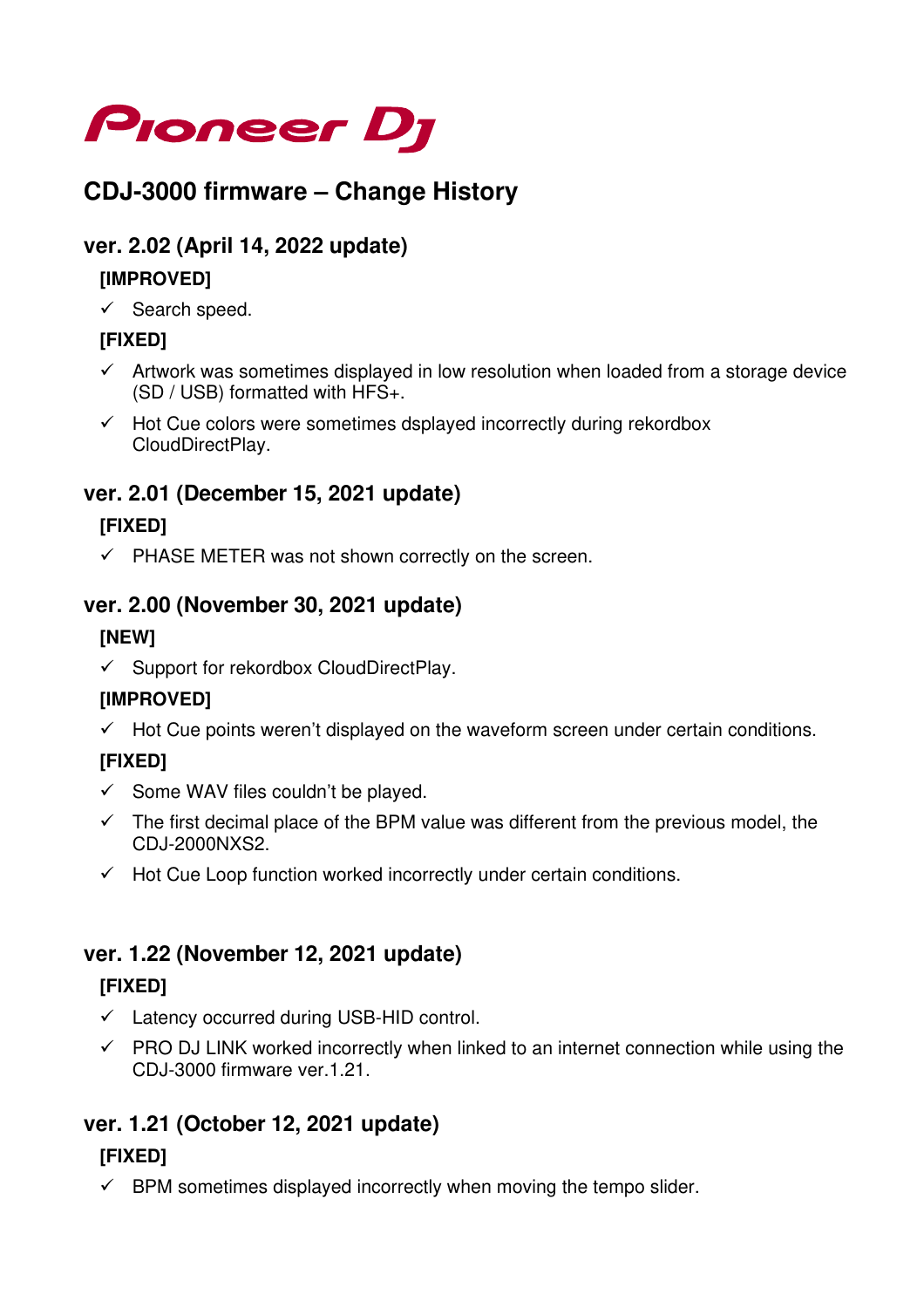### **ver. 1.20 (September 30, 2021 update)**

## **[NEW]**

 $\checkmark$  HID Support for Serato DJ Pro.

## **[IMPROVED]**

 $\checkmark$  Jog wheel pitch bend sensitivity.

## **[FIXED]**

 $\checkmark$  Waveforms from the CDJ-3000 didn't show on the tilt displays of the CDJ-TOUR1 and DJM-TOUR1.

Note: Update the CDJ-TOUR1/DJM-TOUR1 firmware to the latest version.

 $\checkmark$  Issues when deleting a track from a tag list.

# **ver. 1.11 (June 24, 2021 update)**

## **[FIXED]**

- $\checkmark$  Date Added was not shown correctly.
- $\checkmark$  Stacked waveform flickered when using some files.
- $\checkmark$  Beat Sync worked incorrectly when using some MP3 files.
- $\checkmark$  Some m4a files wouldn't play on the CDJ-3000

## **ver. 1.10 (April 22, 2021 update)**

### **[NEW]**

 $\checkmark$  Support for TC Supply's ShowKontrol and PRO DJ LINK Bridge.

## **ver. 1.09 (March 16, 2021 update)**

## **[FIXED]**

 $\checkmark$  Emergency Loop could start when the Hot Cue button was pressed during pause (using Pause or Cue).

## **ver. 1.08 (February 9, 2021 update)**

## **[NEW]**

- $\checkmark$  Audio file cache now supports a full file.
- $\checkmark$  Support for KUVO.

### **[FIXED]**

 $\checkmark$  Incorrect key notation on the Load Previous Track screen.